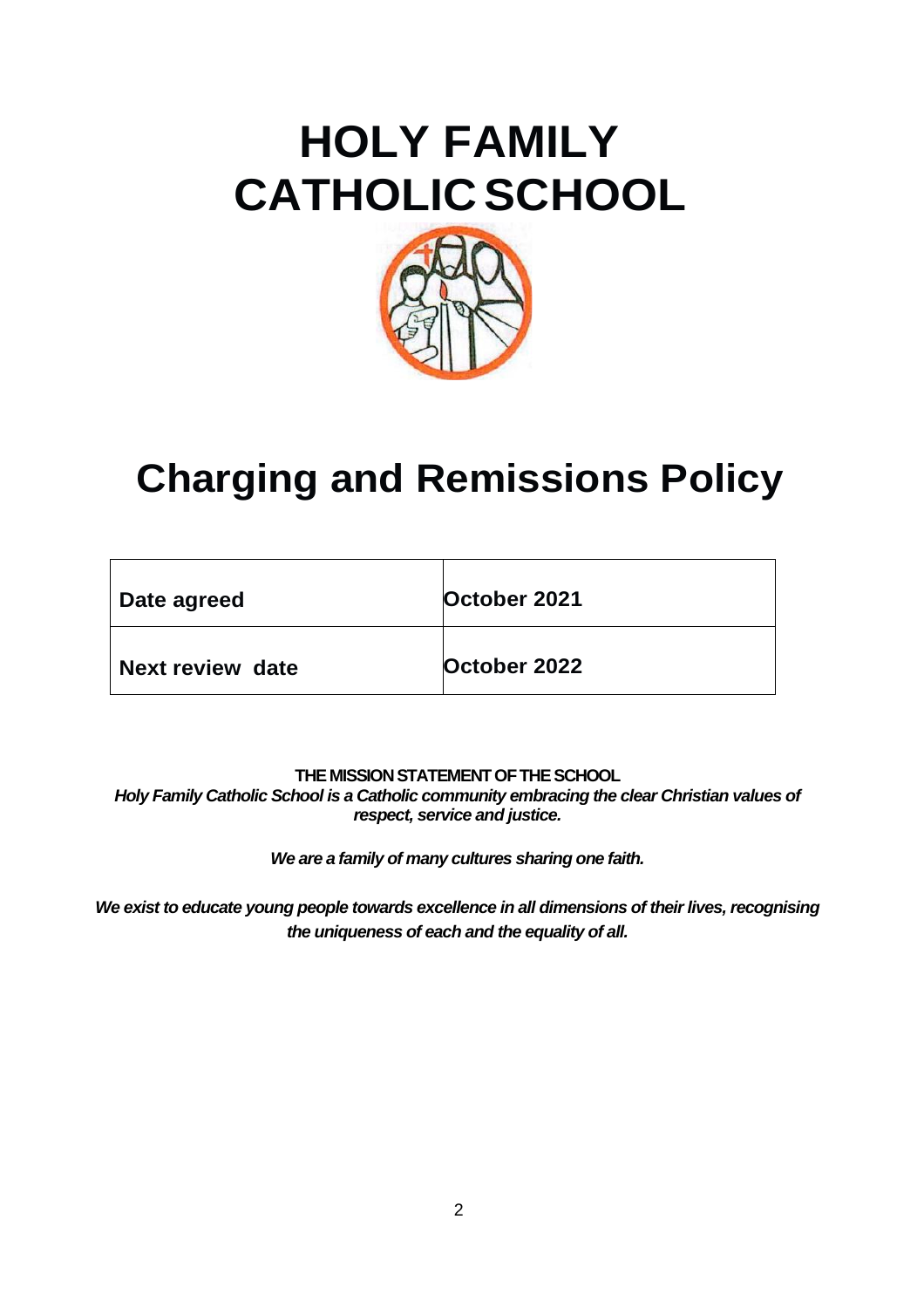

# **1. Introduction**

- 1.1. The 1996 Education Act requires all schools to have a policy on charging and remissions for school activities. This policy must be regularly reviewed.
- 1.2. The Governing Body of Holy Family Catholic School believes that all its students should have an equal opportunity to benefit from school activities and visits independent of their parents/carers financial means.
- 1.3. This Charging and Remissions Policy describes how we will do our best, within our financial constraints, to ensure a good range of visits and activities is offered. At the same time we will try to minimise the financial barriers which may prevent some students taking full advantage of these opportunities.

# **2. Charging**

2.1. We will levy charges where the law allows us to do so but will offer limited financial assistance.

#### **3. Voluntary Contributions**

- 3.1. Separately from the matter of charging, schools may always seek voluntary contributions in order to offer a wide variety of experiences to students.
- 3.2. All our requests for voluntary contributions will emphasise their voluntary nature and the fact that the pupils of parents/carers who do not make such contributions will be treated no differently from those who have.
- 3.3. The legislation states:
- If an activity cannot be funded without voluntary contributions parents/carers will be notified of this from the outset.
- No student will be excluded from an activity solely because of their family's inability to pay.
- If insufficient contributions are raised, the trip or activity may have to be cancelled.
- If a parent/carer is unwilling or unable to pay, their pupil will be given an equal chance to go on the visit.

#### **4. Education Outside School Hours**

- 4.1. Charges will be made for activities that happen outside school hours, when these activities are not a necessary part of the National Curriculum or do not form part of the school's basic curriculum for religious education. This means that charges for activities that happen outside school hours, including holiday periods, which the law describes as 'optional extras' are permissible; for example, music tours and ski trips.
- 4.2. Parents/carers who wish their child to take part in 'optional extras' must pay the amount required by the school to cover the cost of the trip. This will be stated on the first letter proposing the trip.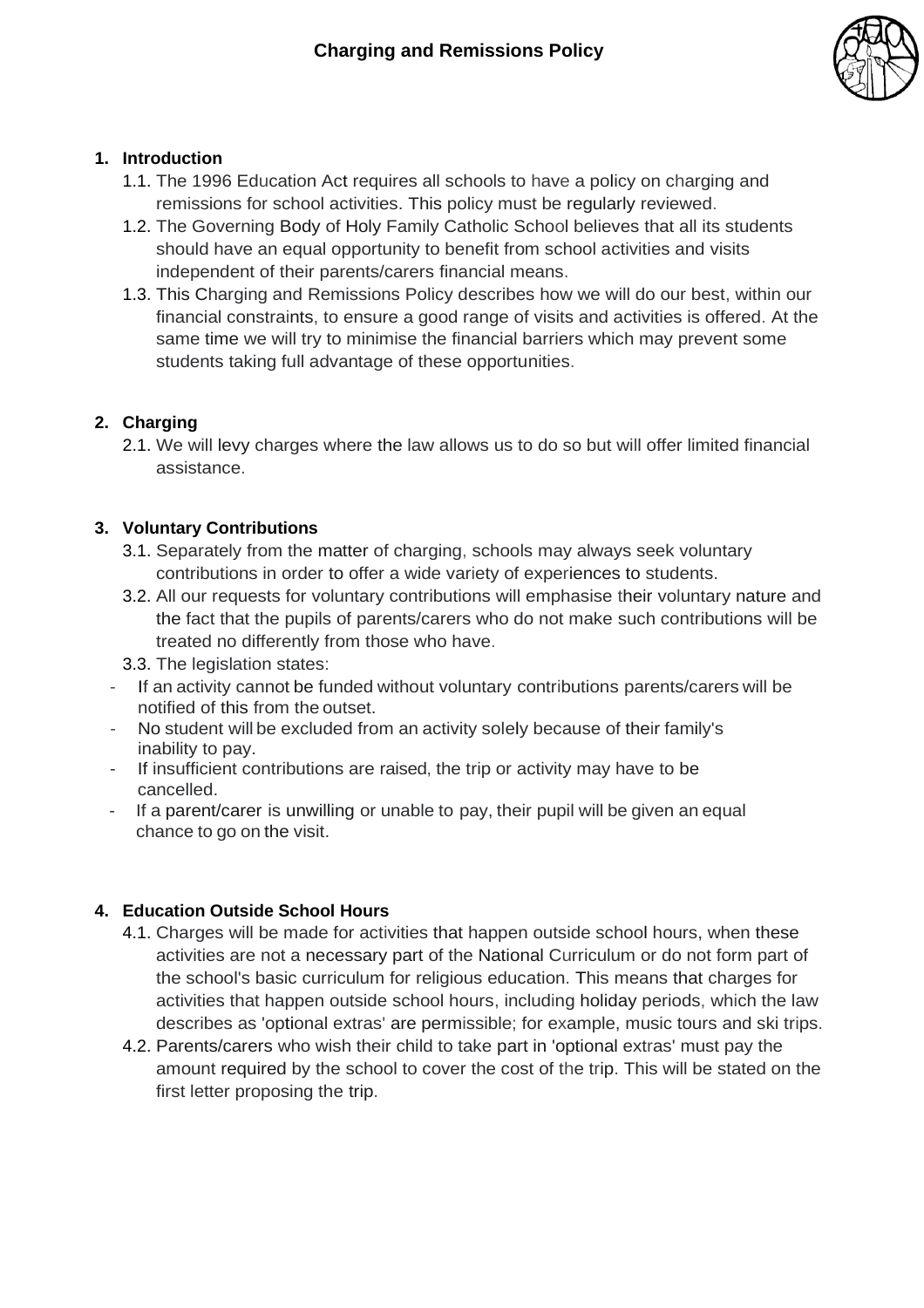

# **5. Curriculum Related Trips (including those which are residential)**

- 5.1. If most of the time spent on either a residential or non-residential trip is during school hours or which meets the requirements of the syllabus for a public examination, or is part of the National Curriculum then the school will seek voluntary contribution as no charge can be made.
- 5.2. The exception is that a charge can be made for the residential element (board and lodging) of the educational trip.
- 5.3. If a student is registered for Free School Meals then a charge will not be made. Other families may apply for remission.

# **6. Musical Instrument Tuition**

- 6.1. Charges may be made for teaching either an individual student, or groups of up to four, to play a musical instrument (including voice), if the teaching is not an essential part of either the National Curriculum or a public examination syllabus being followed by the student.
- 6.2. The School has agreed to fund music lessons with the Waltham Forest Music Service for 'pupil premium' students.
- 6.3. We will not make a charge for any musical tuition provided as part of the GCSE or GCE music curriculum. Families who have funded private music tuition for their pupils who opt to take music as an examination subject are asked to continue to do so.

# **7. Public Examinations**

- 7.1. No charges will be made for entering students for public examinations that are set out in regulations. An examination entry fee may be charged to parents if:
	- the examination is on the set list, but the student was not prepared for it at the school;
	- the examination is not on the set list but the school arranges for the student to take it;
	- a student fails without good reason to complete the requirements of any public examination where we originally paid or agreed to pay the entry fee; or
	- parents/carers have decided that their pupil should re-sit an exam, whether or not they have received guidance from the school, and an exception has not been granted.

#### **8. Books and Equipment**

- 8.1. The school does not currently charge for textbooks but reserves the right to collect a deposit. It is expected that any text books or other equipment which are issued to students in relation to their studies will be returned in a state of good repair. Failure to return text books or equipment or the returning of such in an unusable condition will result in parents/carers being invoiced for the cost of purchasing a replacement.
- 8.2. Should a deposit have been paid which does not cover the cost of a replacement the school reserves the right to charge the difference.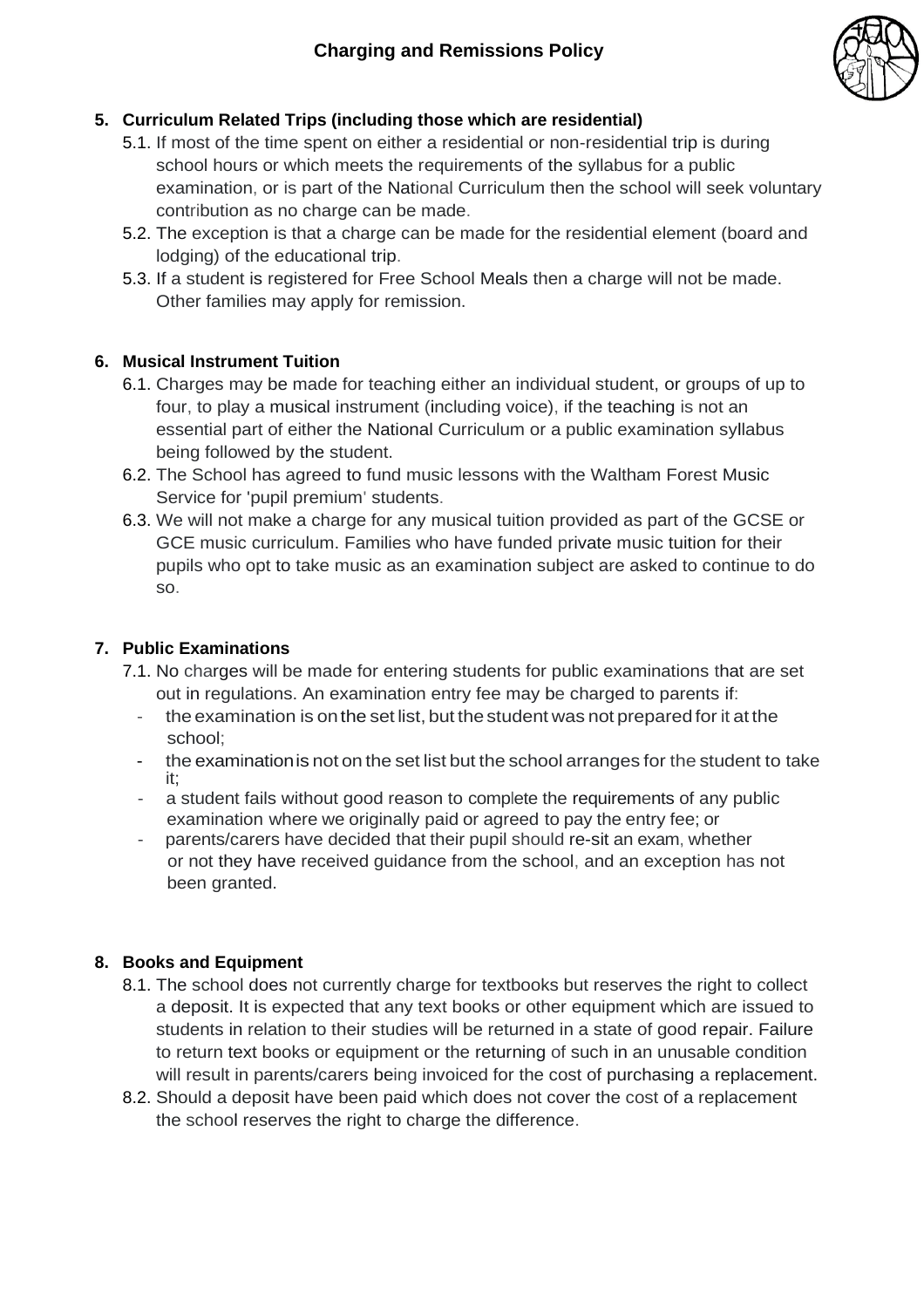

# **9. Willful Damage and Loss**

9.1. Should any part of the school's estate be willfully damaged the student's family will be liable for the cost of repair or replacement.

### **10. Financial Assistance**

- 10.1. Families who claim Free Schools Meals (FSM) can make application to the Hardship Fund for assistance with the costs of a curriculum related trip, equipment, kit or public exam retake. The student must be registered for FSM with the school.
- 10.2. Other families may also make application to the Hardship Fund.
- 10.3. A qualifying criterion is attendance of at least 95% in the last full term of school (for students in Year 7, attendance of 95% or above since starting Holy Family Catholic School). Allowances will be made for certified medical absences.
- 10.4. The Headteacher will administer the Hardship Fund and seek the advice of the Chair of Governors as necessary. Applications for financial assistance should be made to the Headteacher.
- 10.5. The School administers a Post-16 Bursary Fund from a budget provided by the Education and Skills Funding Agency. This is operated outside of this policy but guided by its principles.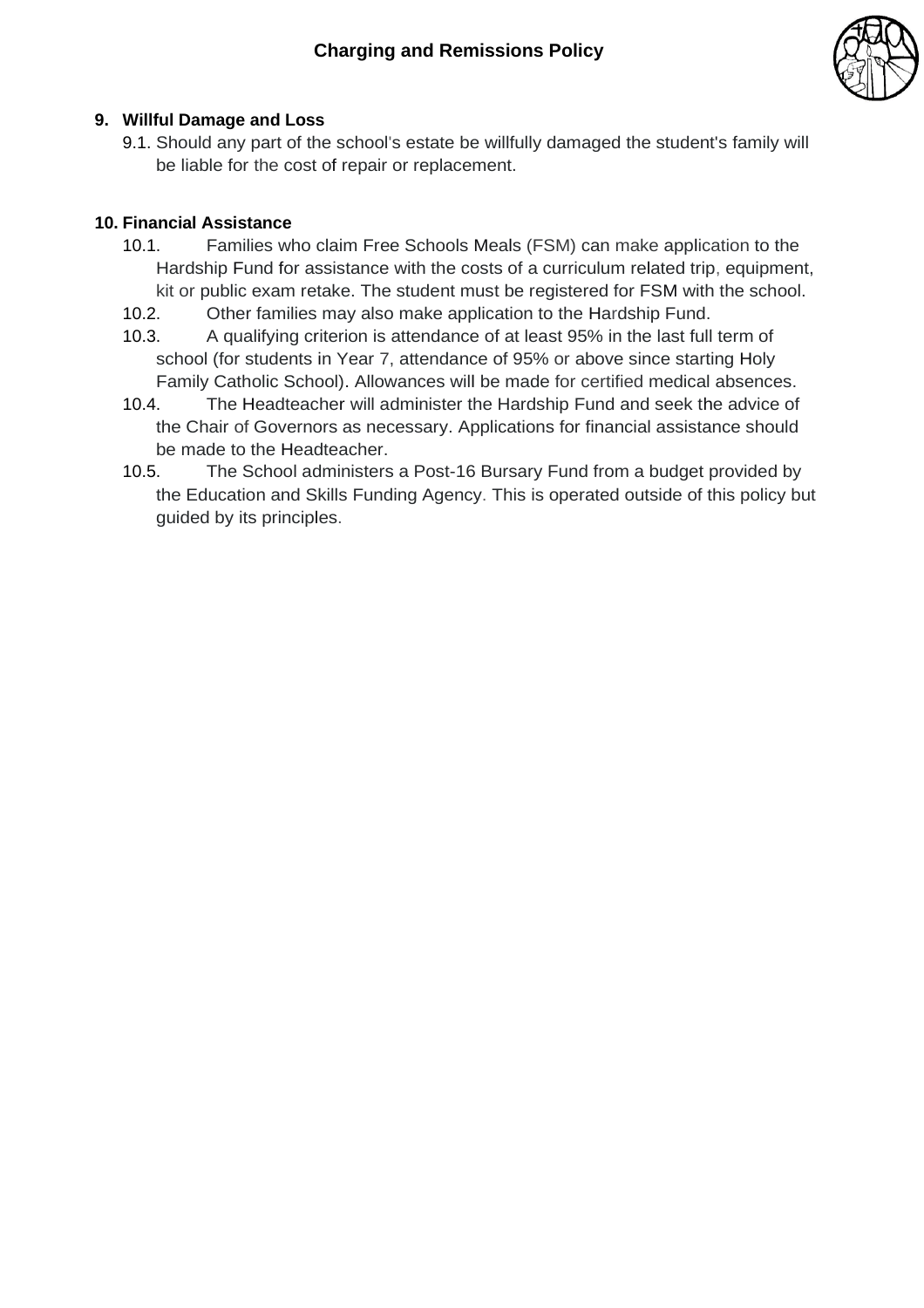

# **Appendix 1**

#### **Non-residential Activities and Visits**

If 50% of more of the time spent on the activity occurs during the school hours, it is deemed to take place during school hours. Time spent on travel counts in this calculation if the travel itself occurs during school hours. School hours do not include the breaks during the day. Where less than 50% of the time spent on an activity falls during school hours, it is deemed to have taken place outside of school hours. For example if you leave the school an hour before the day ends but the activity does not end until late in the evening.

#### **Residential Visits**

If the number of school sessions taken up by the trip is equal to or greater than 50% of the number of half days spent on the trip, it is deemed to have taken place during school hours (even if some activities take place late in the evening). Whatever the starting time and finishing times of the school day, regulations require that the school day is divided into two sessions. A "half day" means any period of 12 hours ending with noon or midnight on any day

#### **Example 1: Visit During School Hours**

Students are away from noon on Wednesday to 21:00 on Sunday. This counts as 9 half days including 5 school sessions so the trip is deemed to have taken place during school hours

#### **Example 2: Visit Outside School Hours**

Students are away from noon on Thursday to 21:00 on Sunday. This counts as 7 half days including 3 school sessions so the trip is deemed to have taken place outside school hours